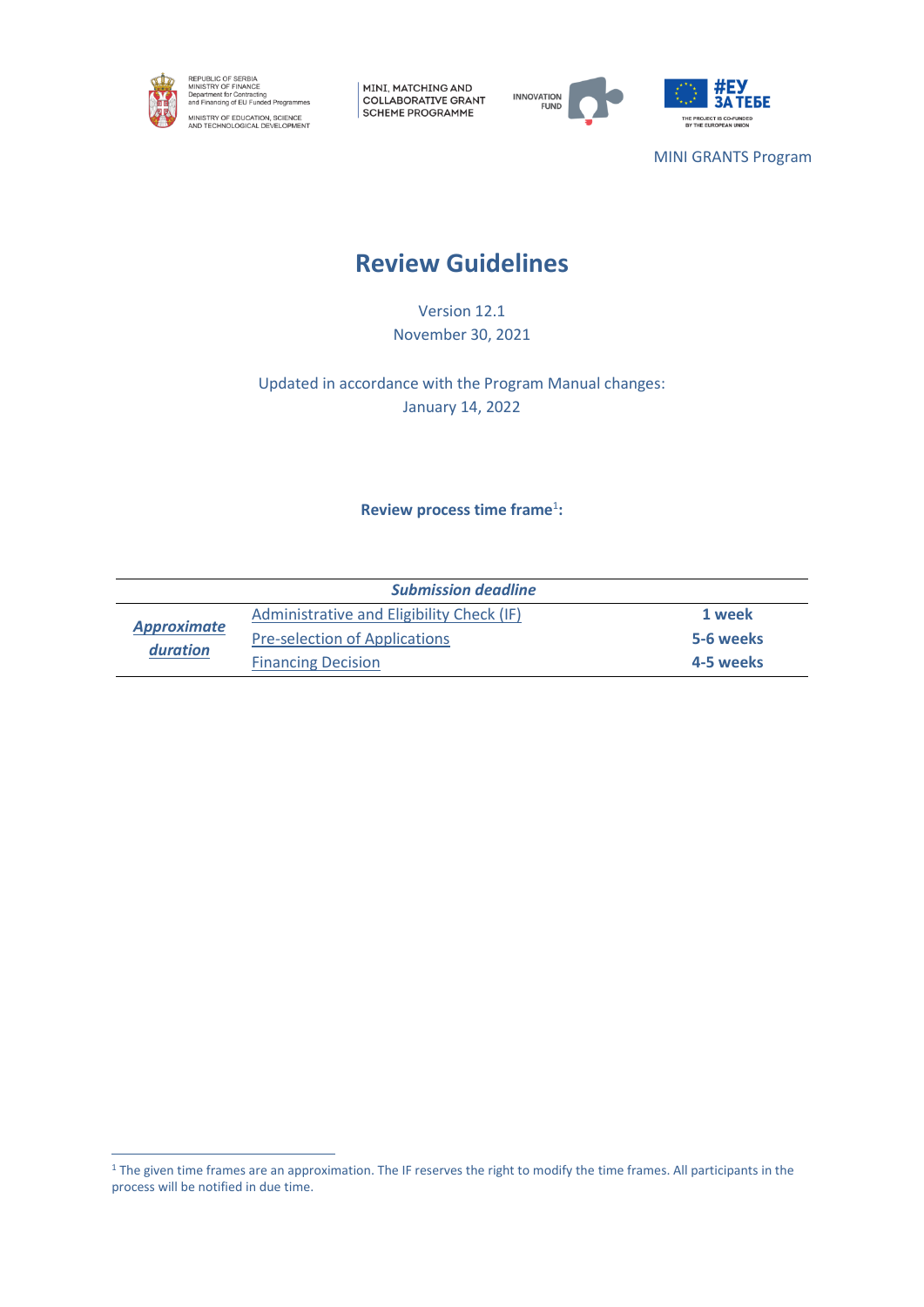

MINI, MATCHING AND **COLLABORATIVE GRANT SCHEME PROGRAMME** 





# **REVIEW PROCESS**

The Innovation Fund (IF) policy is intended to ensure that Applications submitted to the IF are evaluated in line with the timeline prescribed by this document and respecting the principles of transparency, equal treatment, non-discrimination, proportionality and absence of conflict of interest.

Therefore, the review process is organized in the following way:

- Administrative and eligibility check of all Applications received
- Pre-selection of Applications (including the technical review by Peer-Reviewers and the preselection decision by the independent Investment Committee)
- Environmental review of all preselected Applications
- Financing Decision by the independent Investment Committee

In the following sections, each step of the review process is described in detail.

## **1. ADMINISTRATIVE AND ELIGIBILITY CHECKS FOR ALL RECEIVED APPLICATIONS**

The IF staff conducts a desk review of the eligibility and administrative completeness of all received Applications to ensure their compliance with Program requirements. Administrative and eligibility checks phase last for approximately one week.

Each Application received until the deadline for submission of the Applications, will be reviewed for eligibility using the following criteria:

- The Applicant is alegal business unit, incorporated under applicable/current Serbian Company Law, registered at the Serbian Business Registration Agency (SBRA) and located in Serbia;
- The Applicant is a private sector (at least 51% privately owned), micro- or smallcompany<sup>2</sup>;
- Applicant has been incorporated for no longer than five (5) years at the time of Application submission;
- The Applicant in majority ownership (at least 51%) of Serbian residents<sup>3</sup>; **or**
- The Applicant is a team made of up to 5 core members (physical persons)

Companies that meet any of the following criteria are NOT eligible to apply for the MINI GRANTS Program:

• Has raised EUR 500,000 or more in total financing (equity, debt or grant) from public or private sources;

<sup>&</sup>lt;sup>2</sup> In accordance with the current Law on Accounting of the Republic of Serbia, including newly founded companies as stipulated in the same law.

<sup>&</sup>lt;sup>3</sup> In accordance with the current Law on personal income tax. The Applicants might be required to submit the proof of residency for its owners.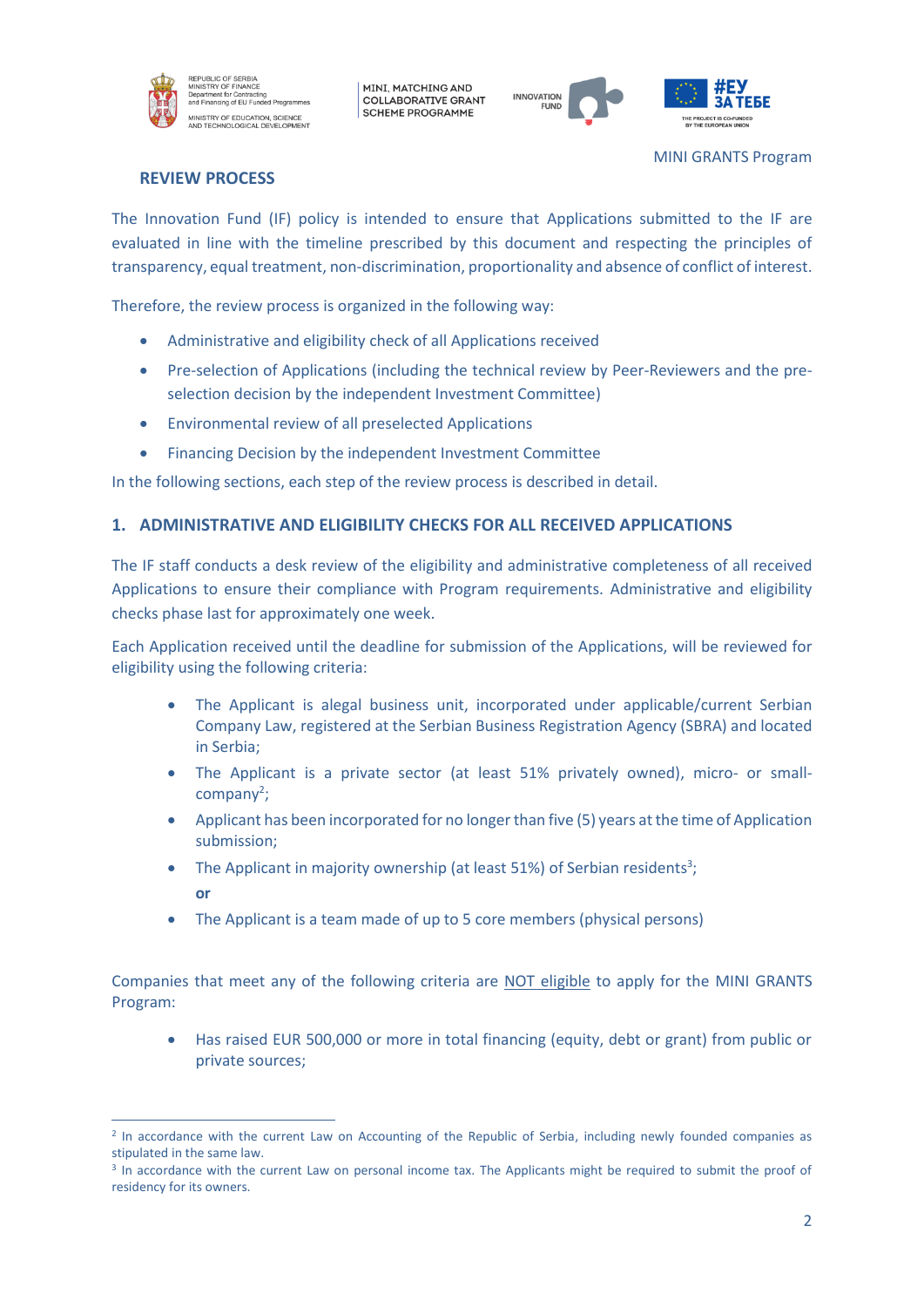

REPUBLIC OF SERBIA<br>MINISTRY OF FINANCE MINISTRY OF FINANCE<br>Department for Contracting<br>and Financing of EU Funded Programr MINISTRY OF EDUCATION, SCIENCE<br>AND TECHNOLOGICAL DEVELOPMENT

MINI, MATCHING AND **COLLABORATIVE GRANT SCHEME PROGRAMME** 





MINI GRANTS Program

- Has revenue of EUR 2,500,000 or higher in any of prior 3 years, or is in more than 25% ownership by private entity that fulfills this criterion (This does not include VC or PE funds or similar investing entities);
- Has received financing from any other IF financing program for the same activities;
- Is considered to be an affiliated entity<sup>4</sup> or is 10% or more owned by of a large company<sup>5</sup> (domestic or foreign);
- Any of the founders are majority owners and/or are in control of a company that is implementing a project financed under the IF's grant programs\* at the time of Application submission;
- Any of the founders are majority owners and/or are in control in more than one company that is submitting an Application or is a co-applicant under the IF grant programs\*.

\* except of innovation vouchers

*Note: Control shall imply the right or possibility of one person/entity, either independently or acting together with other persons/entities, to have controlling influence on the operations of another.*

The Applicants can't receive more than EUR 800,000 of grant financing from the IF under all of the IF programs (including Mini Grants Program, Matching Grants Program, Collaborative Grant Scheme Program, TT Program, Katapult and others) over the lifetime of the Company applying for financing. This maximum amount includes the IF financing awarded to any past, present or future affiliated entity<sup>6</sup> (including its subsidiaries, spinoffs or affiliated companies which have changed their trade name). In cases where Applicants are teams, and therefore are not incorporated as companies at the time of applying, aforementioned rule is applied as follows: in case that any of the core team members is majority owner and/or has control rights over the company<sup>7</sup> that has been awarded financing under any of the IF programs (or was majority owner or had control rights over the company at the time when financing was awarded), all these previously awarded amounts count toward the maximum amount of EUR 800,000.

Modified and improved previously rejected Applications are allowed. However, an Applicant can resubmit substantially the same Application only once (regarding all IF's financial programs). An Application which is substantially the same as any two Applications (i.e., based on the substantially same or similar innovative technology, product or service and business plan) previously submitted to the IF by the Applicant will not be considered for further evaluation.

# **Application templates are an integral part of the Mini Grants Program Manual, and Applicants are required to comply with the instructions given in these templates. Failure to comply will result in disqualification from the evaluation process.**

Application submitted by an Applicant who is already implementing a project within the IF's Mini Grants, Matching Grants, Collaborative Grant Scheme Program and Katapult Program at the time of the submission **will not be taken into consideration**.

<sup>4</sup> As defined by the Serbian Company Law.

<sup>5</sup> In accordance with the current Serbian Law on accounting.

<sup>6</sup> Affiliation is determined on the conditions stipulated in the applicable Serbian Company Law.

<sup>7</sup> Control shall imply the right or possibility of one person/entity, either independently or acting together with other persons/entities, to have controlling influence on the operations of another entity through an equity interest in share capital, an agreement or a right to appoint the majority of directors or Supervisory Board members, in line with the applicable Serbian Company Law.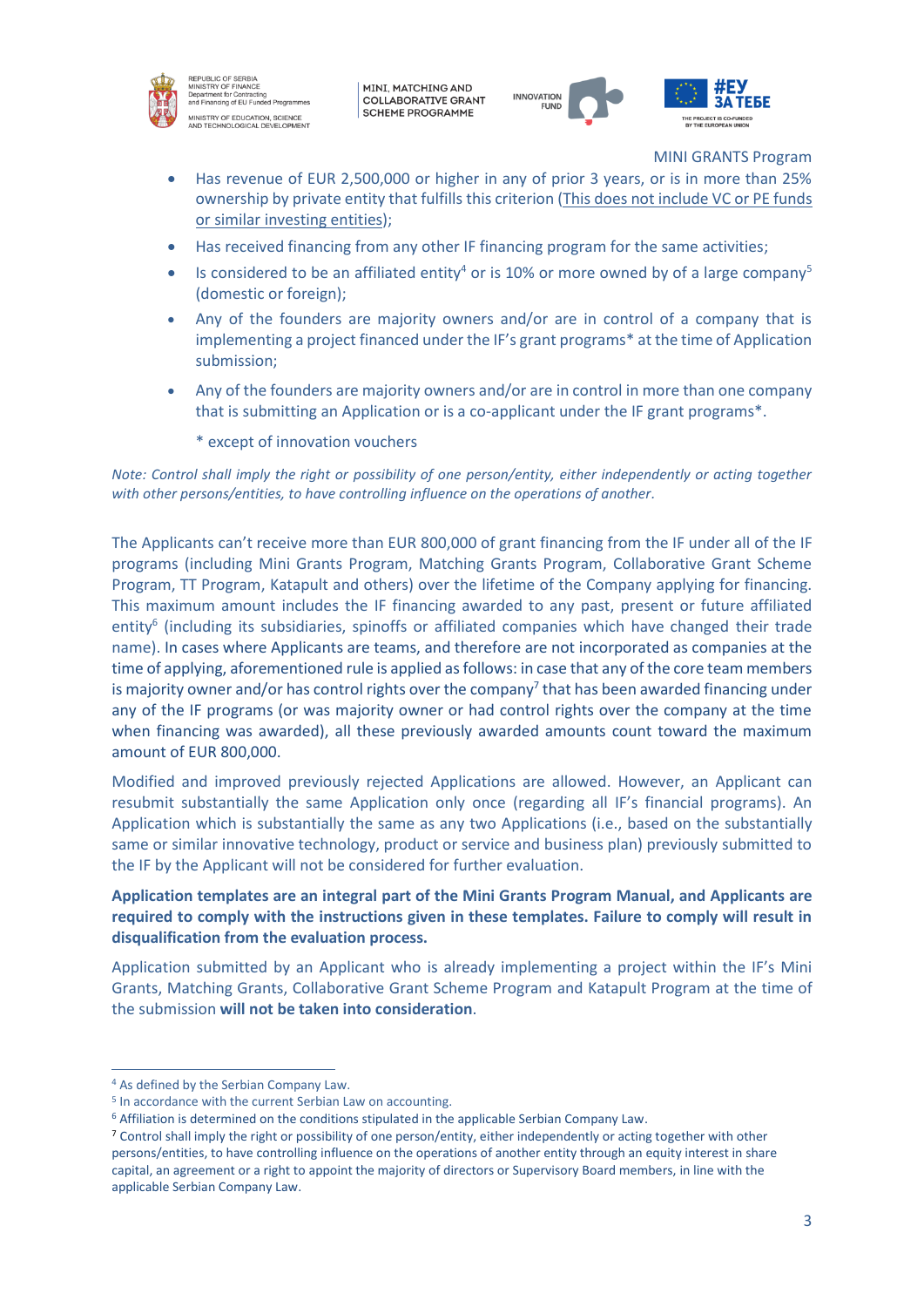

EPUBLIC OF SERBIA<br>NISTRY OF FINANCE n Orininu<br>Int for Cor **Superintent for Sontracting**<br>and Financing of EU Funded Program **IINISTRY OF EDUCATION, SCIENCE<br>ND TECHNOLOGICAL DEVELOPMENT** 

MINI, MATCHING AND **COLLABORATIVE GRANT SCHEME PROGRAMME** 





MINI GRANTS Program

The administrative check entails verification by the IF that the Applicant has provided the correct Application document templates as listed in the Program Grant Manual and that they are adequately populated in accordance with instructions given in those document templates.

During this stage, the IF will provide every Applicant whose Application was initially determined to be administratively deficient with a 72-hour window to rectify the identified deficiencies. Ineligible Applicants and Applicants whose Applications did not pass the administrative aspect of the check will be notified of their ineligibility by email, after the IF completes the administrative and eligibility check of all submitted Applications.

If an Applicant wishes to file a fact-based objection to the outcome of the administrative and eligibility check (citing evident omissions, oversights or mistakes made by the IF staff), they may submit a formal letter of objection to the IF, written in English and not exceeding 500 words within 8 calendar days from the day of receiving the original eligibility review decision notification. The IF will provide an official response to the formal letter on the objection within 14 calendar days from receiving the objection.

The output of the administrative and eligibility check is the final list of eligible Applications for the given public call.

# **2. PRE-SELECTION OF APPLICATIONS**

# **EVALUATION CRITERIA**

The Applications are evaluated based on the following criteria:

- Management and key personnel credentials and ability of the company/team to deliver;
- Innovative technology, product or service; usefulness and uniqueness of the innovation; clear IP position;
- Clear market need and commercialization potential;
- Potential for revenue/partnership with a strategic partner within two to three (2-3) years after the project start;
- Viable implementation methodology and capabilities;
- Use of funds and adequacy of the project budget;
- Technology and implementation risk management.

The following evaluation grid will be used by the peer reviewers and the Investment Committee (the questions in the second column should serve as a general guidance to the peer reviewers and the Investment Committee when assessing each of the criteria):

| <b>Management and</b><br>key personnel<br>credentials and<br>ability of the<br>company/team to<br>deliver | • Does the management team and key personnel have adequate<br>skills, education, knowledge, track record and experience to<br>execute the proposed project? | Maximum<br>score: 4 |
|-----------------------------------------------------------------------------------------------------------|-------------------------------------------------------------------------------------------------------------------------------------------------------------|---------------------|
|-----------------------------------------------------------------------------------------------------------|-------------------------------------------------------------------------------------------------------------------------------------------------------------|---------------------|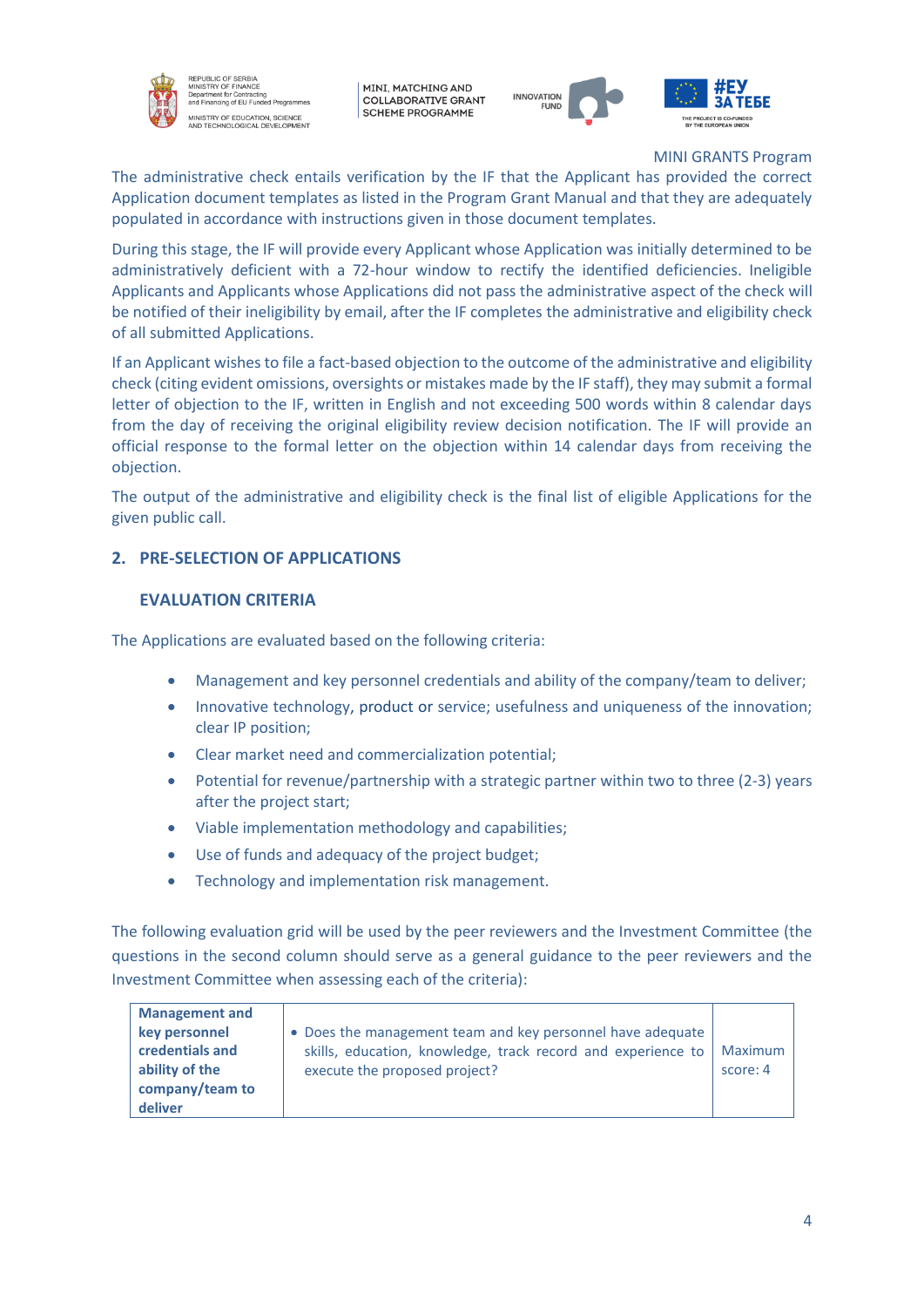

.

REPUBLIC OF SERBIA<br>MINISTRY OF FINANCE<br>Department for Contracting<br>and Financing of EU Funded Programmes MINISTRY OF EDUCATION, SCIENCE<br>AND TECHNOLOGICAL DEVELOPMENT

MINI, MATCHING AND<br>COLLABORATIVE GRANT<br>SCHEME PROGRAMME





MINI GRANTS Program

| <b>Innovative</b><br>technology, product<br>or service;<br>usefulness and<br>uniqueness of the<br>innovation; clear IP<br>position          | • Will the project result in improvement of existing technologies,<br>products or services?<br>• To what extent does the project suggest and explore unique<br>concepts or applications?<br>. Does the project lead to enabling technologies for further<br>discoveries?<br>· Does the proposed technology, product or service have<br>potential for creation of new IP?<br>• Does the Applicant have full ownership/rights to develop and<br>use the technology/product or service being developed?<br>• Does the Applicant's technology, product or service infringe or<br>violate IP rights of others? | Maximum<br>score: 4        |
|---------------------------------------------------------------------------------------------------------------------------------------------|-----------------------------------------------------------------------------------------------------------------------------------------------------------------------------------------------------------------------------------------------------------------------------------------------------------------------------------------------------------------------------------------------------------------------------------------------------------------------------------------------------------------------------------------------------------------------------------------------------------|----------------------------|
| <b>Clear market need</b><br>and<br>commercialization<br>potential                                                                           | . Does the proposed approach have potential to lead to a<br>marketable technology, product or process?<br>• What is the specific market for the technology, product or<br>process? Is it a growing market? Are customers/users definable?<br>• Evaluate the competitive advantage of this technology vs.<br>alternate technologies that can meet the same market needs.<br>• Is the technology, product or service competitive and what are<br>the competitive threats?<br>· Preference should<br>be<br>given to<br>globally<br>competitive<br>technologies, products and services.                       | Maximum<br>score: 4        |
| <b>Potential for</b><br>revenue/partnership<br>with a strategic<br>partner within two<br>to three (2-3) years<br>after the project<br>start | · Does the proposed technology, product or service have<br>potential to generate revenue within 2-3 years after the project<br>start?<br>• Is the estimate of the target market realistic and who are<br>expected to be the main competitors?                                                                                                                                                                                                                                                                                                                                                             | Maximum<br>score: 4        |
| <b>Viable</b><br>implementation<br>methodology and<br>capabilities                                                                          | • Is the proposed plan a sound approach leading towards<br>commercialization?<br>• Are the overall methodology and activities well-reasoned and<br>appropriate to accomplish the proposed development of the<br>technology, product or service?<br>• Is there sufficient access to resources (materials and supplies,<br>analytical services, equipment, facilities, etc.) to bring the<br>project to successful conclusion?                                                                                                                                                                              | Maximum<br>score: 4        |
| Use of funds and<br>adequacy of the<br>project budget                                                                                       | • Are the items listed in the budget in line with the proposed<br>activities (e.g. man hours, materials)?<br>• Are the proposed costs realistic?<br>• Would the budget benefit from any alterations or corrections<br>(e.g. more funds allocated to IP protection, reducing<br>consultancy costs)?<br>. Does the Applicant demonstrate sufficient commitment with<br>the level of own co-financing?                                                                                                                                                                                                       | <b>Maximum</b><br>score: 4 |
| <b>Technology and</b><br>implementation risk<br>management                                                                                  | • Are potential implementation problems, risks, and proposed<br>solutions clearly identified and presented?<br>• Will the proposed approach establish the feasibility and will the<br>particularly higher risk aspects likely to be managed<br>appropriately?                                                                                                                                                                                                                                                                                                                                             | <b>Maximum</b><br>score: 4 |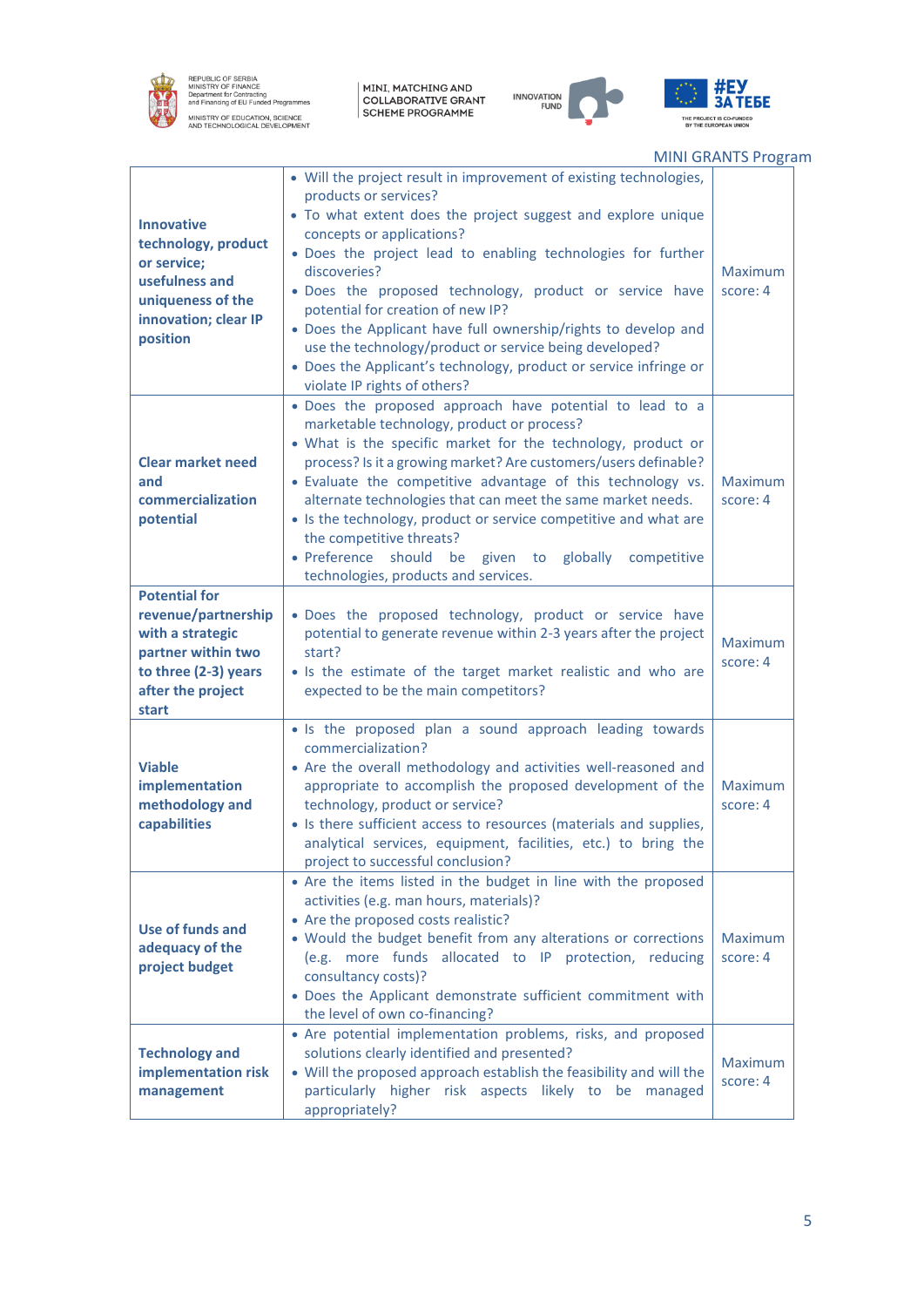

EPUBLIC OF SERBIA<br>NISTRY OF FINANCE minionner or Finance<br>Department for Contracting<br>and Financing of EU Funded Programmes .<br>INISTRY OF EDUCATION, SCIENCE<br>ND TECHNOLOGICAL DEVELOPMENT

MINI, MATCHING AND **COLLABORATIVE GRANT SCHEME PROGRAMME** 





MINI GRANTS Program

**MAXIMUM TOTAL SCORE** 28

The total score for an Application is the sum of the scores given to each criterion, producing a maximum of 28 points.

| <b>SCORE</b>   | <b>MEANING</b> |
|----------------|----------------|
| 1              | poor           |
| $\overline{2}$ | acceptable     |
| 3              | good           |
| 4              | excellent      |

Comments for each criterion must correspond in a coherent and consistent manner with the scores awarded for that same criterion.

# **FIRST PHASE OF THE PRESELECTION OF APPLICATIONS: TECHNICAL PEER REVIEW**

The first phase of review within the pre-selection of applications includes a technical peer review carried out by international peer reviewers. IF Program Managers are responsible for ensuring that each Application receives an objective and fair technical peer review, and that all applicable laws, regulations, and policies are followed. The type of peer review utilized is the blind review, with the name of the reviewer unknown to both the Applicant and the IC members.

The roles and responsibilities of parties engaged in this phase are as follows:

#### **IF Program Managers:**

- Provide the Peer reviewers with the Declaration of impartiality and confidentiality to sign before assigning them the Applications to review;
- Assign at least two appropriate peer reviewers to each eligible Application based on the corresponding field of industry and science, so that the peer reviewers can conduct their written evaluation and assign individual scores for each criterion;
- Document and manage potential conflicts of interest;
- Attend and oversee all administrative and regulatory aspects of peer review.

#### **Peer Reviewers:**

- Sign the Declaration of impartiality and confidentiality as provided by the IF;
- Receive access to the Applications for review through the IF Portal;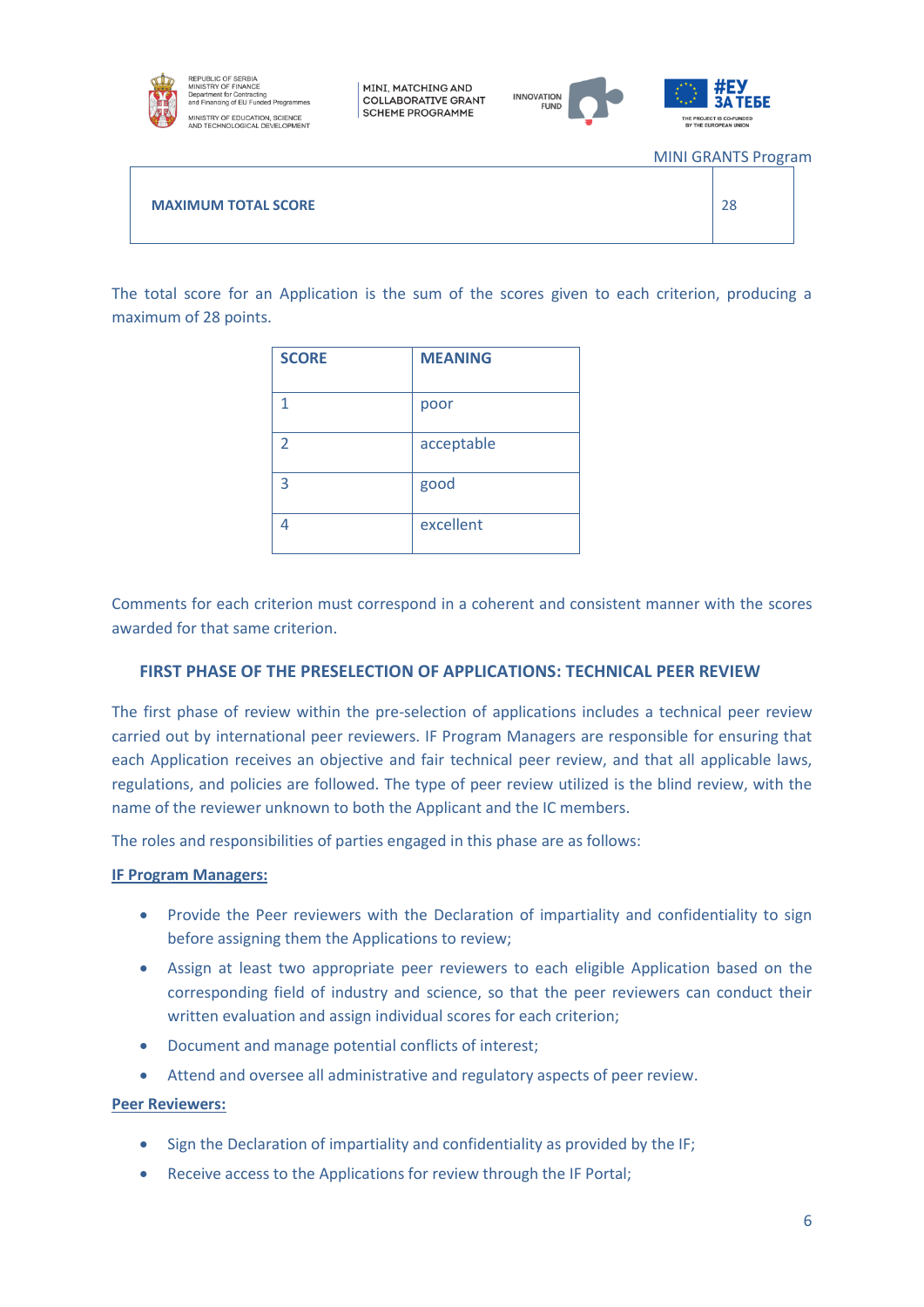

REPUBLIC OF SERBIA<br>MINISTRY OF FINANCE Department for Philodetes<br>Department for Contracting<br>and Financing of EU Funded Programmes MINISTRY OF EDUCATION, SCIENCE<br>AND TECHNOLOGICAL DEVELOPMENT

MINI, MATCHING AND **COLLABORATIVE GRANT SCHEME PROGRAMME** 





MINI GRANTS Program

- **Examine the Review Guidelines and instructions;**
- Within two days of receiving access to the Applications to review, examine each assigned Application to verify that the projects match the reviewers' area of expertise and inform the IF Program Managers of any concerns;
- Review all Applications assigned to them for conflicts of interest or the appearance of conflicts of interest in accordance with the IF Confidentiality and Prevention of Conflict of Interest Policy and inform the IF Program Managers if any issues exist;
- Within 3 weeks of receiving access to Applications, prepare a written evaluation (using the online Peer Review Evaluation Form on the IF Portal) for each Application assigned, based on the defined evaluation criteria and judgment of merit. The peer review must give concise, pertinent and well justified comments for each criteria of the evaluation grid, in a wording that may be given directly to the Applicant, if requested. Strong and weak points must be reflected. In particular, comments should not include only the summary of the Application, but should provide short critical analysis in line with (but not limited to) the respective questions of the evaluation grid;
- Assign a numerical score (from 1 to 4, with 1 being the poorest and 4 being the best) to each evaluation criterion;
- Complete and submit the Peer Review Evaluation Form for each Application assigned to the IF online application portal.

# **Scoring**

Peer Reviewers will consider each of the evaluation criteria and give a separate score for each criterion. The scoring system utilizes a 4-point rating scale  $(4 = \text{excellent}; 3 = \text{good}; 2 = \text{acceptable}; 1 = \text{right})$ poor). The total score for an Application is the sum of the scores given to each criterion, producing a maximum of 28 points. All projects will be scored based on the average score of at least two peerreviews and ranked accordingly for the IC. Scores between 1 and 4 (not 0) must be given. Half points are not accepted.

Based on the previously mentioned need for consistency between peer reviewer comments and scoring, the peer reviewer must avoid scenarios where they present a high score combined with critical or negative comments or a low score accompanied by positive comments. Should the IF establish that the Peer Reviewer has not provided sufficiently elaborate comments to justify the claims and conclusions made for any of the evaluation criteria, the IF reserves the right to ask of the Peer Reviewer to expand upon their comments and supplement their opinion with additional explanations.

**Peer Reviewer comments and scoring represents the output of this phase and constitutes only a segment of the evaluation within the preselection phase.**

# **SECOND PHASE OF PRESELECTION OF APPLICATIONS: INDEPENDENT INVESTMENT COMMITTEE REVIEW**

The second phase of review is carried out by the independent Investment Committee (IC) and administered by the IF Program Managers. IF Program Managers are responsible for ensuring that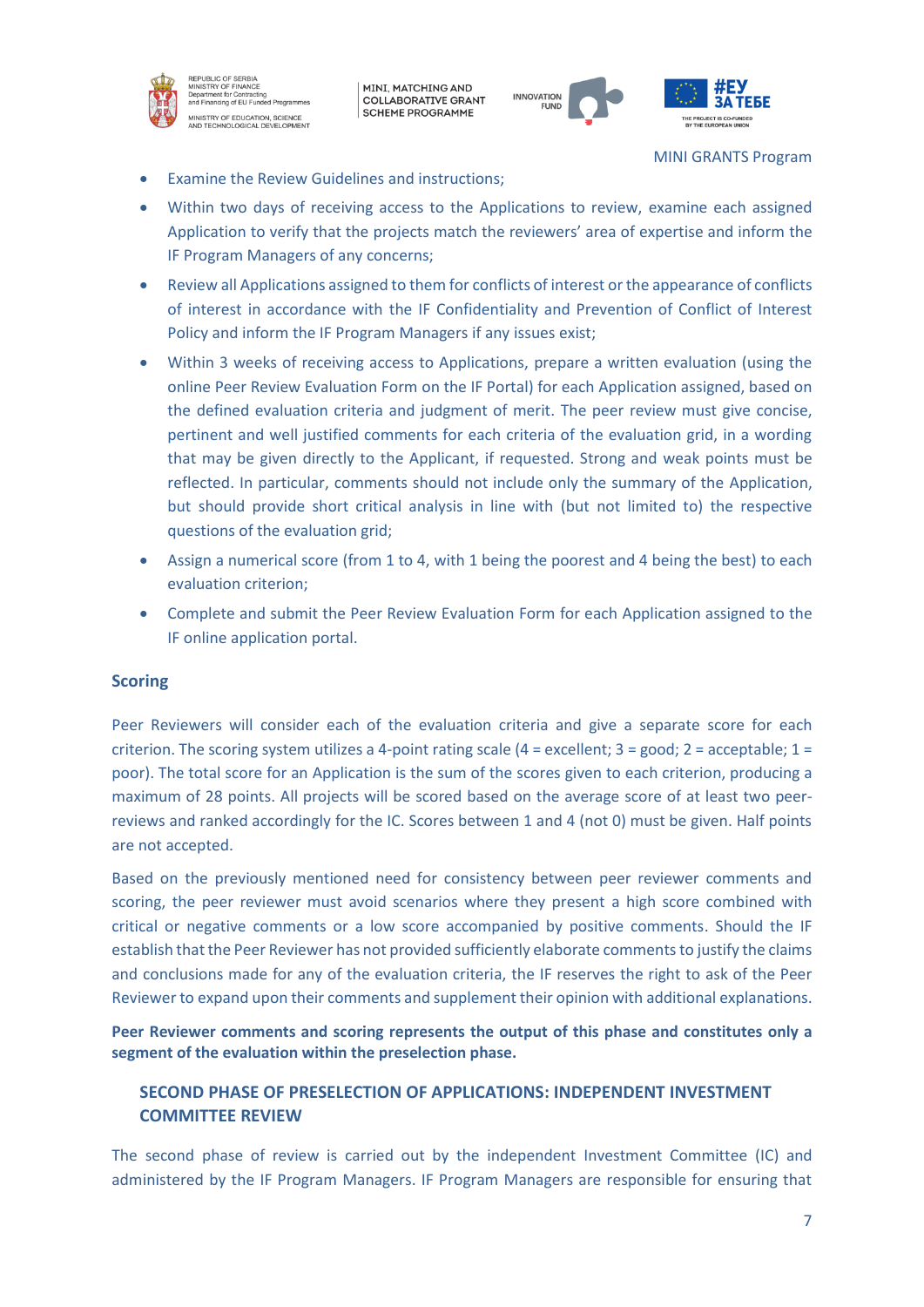

EPUBLIC OF SERBIA<br>INISTRY OF FINANCE n Orininu<br>Int for Cor **Superintent for Sontracting**<br>and Financing of EU Funded Program **IINISTRY OF EDUCATION, SCIENCE<br>ND TECHNOLOGICAL DEVELOPMENT** 

MINI, MATCHING AND **COLLABORATIVE GRANT SCHEME PROGRAMME** 





MINI GRANTS Program

each Application receives an objective review, and that all applicable laws, regulations, and policies are followed. The IF Program Managers will assign the Applications to the Investment Committee at the same time as they assign the Applications to the Peer Reviewers.

# **IF Program Managers:**

- Provide the IC members with the Declaration of impartiality and confidentiality to sign before assigning them the Applications to review;
- Attend and oversee administrative and regulatory aspects of the IC meetings;
- Document and manage potential conflicts of interest situations;
- Ensure that all the documentation including Peer Review comments and scoring is available to the IC on the IF online application portal or via email;
- Assign projects to each IC member;
- Take meeting minutes during the IC meetings;
- Prepare Pre-selection evaluation report, based on the IC Decision on pre-selection.

## **Investment Committee Members:**

- Sign the Declaration of impartiality and confidentiality as provided by the IF;
- Receive access to the Applications for review through the IF Portal;
- Examine the Review Guidelines and instructions;
- Review all Applications for conflicts of interest or the appearance of conflicts of interest in accordance with the IF Confidentiality and Prevention of Conflict of Interest Policy and inform the IF Program Managers if any issues exist;
- Within 4 weeks of receiving the Applications, prepare for discussions at the Investment Committee preselection meeting;
- IC members will summarize the Applications assigned to them and discuss each Application's merits during the preselection meeting, taking into account the Peer Reviewer comments;
- Assign a numerical score in the scoring table supplied by the IF (from 1 to 4, with 1 being the poorest and 4 being the best) for each of the Applications and each evaluation criterion, including written evaluation for each Application assigned (please see details below).

After the IC assigns numerical scores for all Applications in the scoring table supplied by the IF (which already includes individual and average numerical scores from Peer Reviewers for each Application) during the preselection meeting, the scoring table will display the final scoring for all Applications based on the following scoring formula:

- Average Peer Reviewer (APR) score is weighted with 30%
- IC score is weighted with 70%
- Final score = APR  $\times$  0.3 + IC  $\times$  0.7

The threshold for an Application to be preselected is 21 points (75% of the maximum score, which is 28).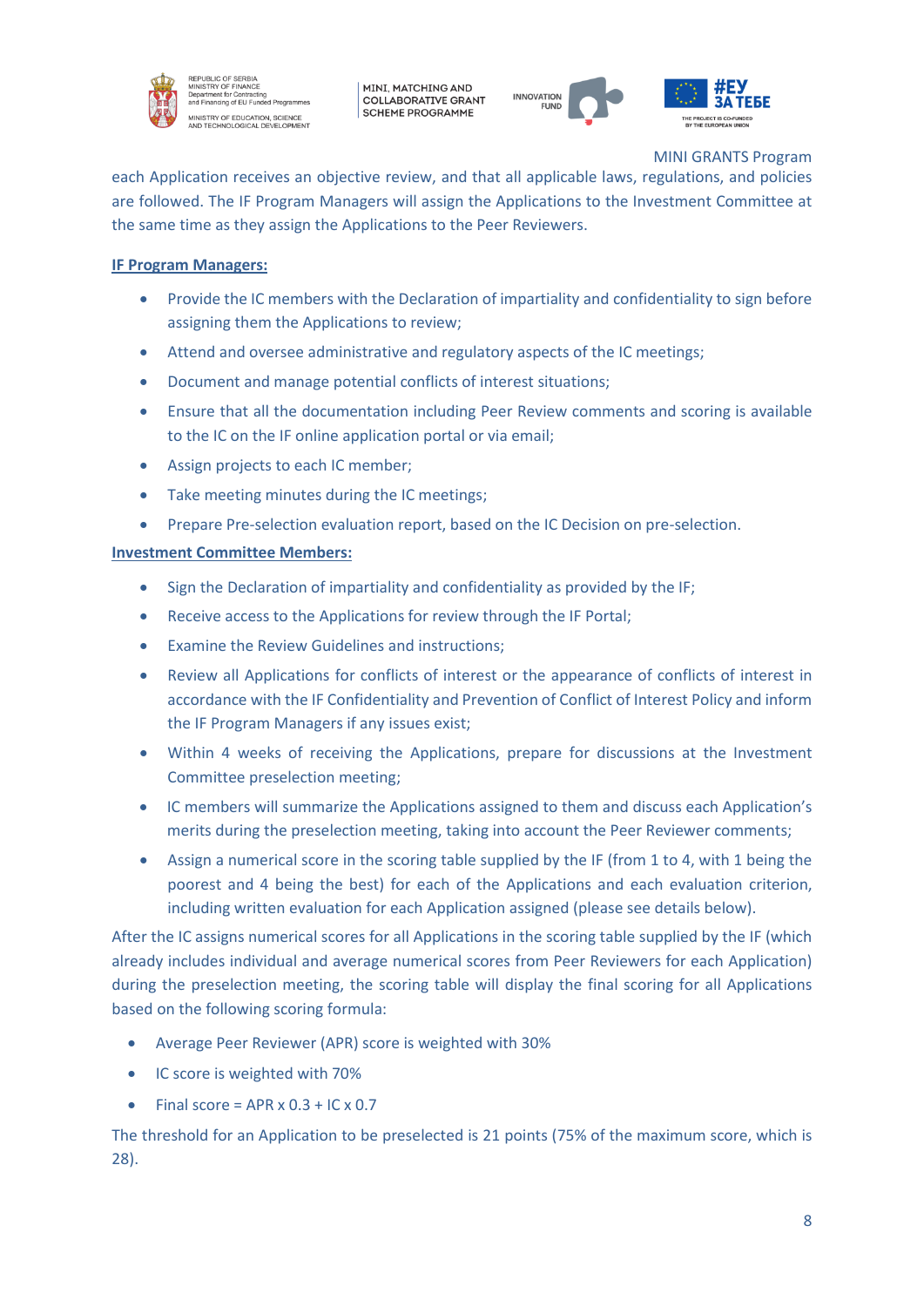

EPUBLIC OF SERBIA<br>NISTRY OF FINANCE nt for Co epartment for contracting<br>and Financing of EU Funded Programs **MINISTRY OF EDUCATION, SCIENCE<br>NND TECHNOLOGICAL DEVELOPMENT** 

MINI, MATCHING AND **COLLABORATIVE GRANT SCHEME PROGRAMME** 



MINI GRANTS Program

Following the finalization of the scoring table, the IC will confirm the Applications which will advance to the next phase of the review process, which is the Financing decision phase.

At the conclusion of the preselection phase, the IC will:

- Prepare a written evaluation (using the online Investment Committee Pre-Selection Form on the IF Portal) for each Application assigned, based on the defined evaluation criteria and judgment of merit. The IC must give concise, pertinent and well justified comments for each criteria of the evaluation grid, in a wording that will be given directly to the Applicant. Strong and weak points must be reflected. In particular, comments should not include only the summary of the Application, but should provide a critical analysis in line with (but not limited to) the respective questions of the evaluation grid;
- Complete and submit the Investment Committee Pre-Selection Form for each Application on the IF portal and assign the appropriate status (preselected or not preselected) for each of the assigned Applications on the IF online application portal.

Feedback to the Applicants whose Applications were not preselected will include IC comments for each of the evaluation criteria.

The Applicants whose Applications are preselected will be notified about the IC decision via email. For each Applicant, the IC will prepare specific questions which will be used to steer the discussion during the presentations on the final pitch event. These questions will first be sent to the IF following the preselection decision and the IF will distribute them to each preselected Applicant, after which these Applicants are obligated to incorporate the answers to these questions into a PowerPoint presentation template provided by the IF and send it back to the IF at least seven (7) days before the date set by the IF for the final pitch event.

# **The output of this phase is the "Decision on pre-selection", signed by the members of the IC or the IC member authorized by the IC, and the Pre-selection evaluation report whose integral part is the "Decision on pre-selection".**

If an Applicant wishes to file a fact-based objection to the outcome of the preselection decision (citing evident omissions or mistakes made by the Investment Committee or the IF staff), they may submit a formal letter of objection to the IF, written in English and not exceeding 500 words within 8 calendar days from the day of receiving the original preselection decision notification. The IF will provide an official response to the objection within 14 calendar days from receiving the objection.

# **3. ENVIRONMENTAL REVIEW**

Once the IC makes the preselection decision, all Applications which were pre-selected will undergo a screening by External environmental and social management provider (ESMP) to verify compliance with the IF Environmental and Social Management Framework (ESMF).

The environmental review consists of assessment of the Environmental Screening Questionnaires (ESQ) for all pre-selected Application. The pre-selected Applicants will be informed about the results of the ESQ assessment only if the Environmental Management Plan (EMP) is required. When an Application (project) requires the preparation of the EMP (Category B), it is the responsibility of the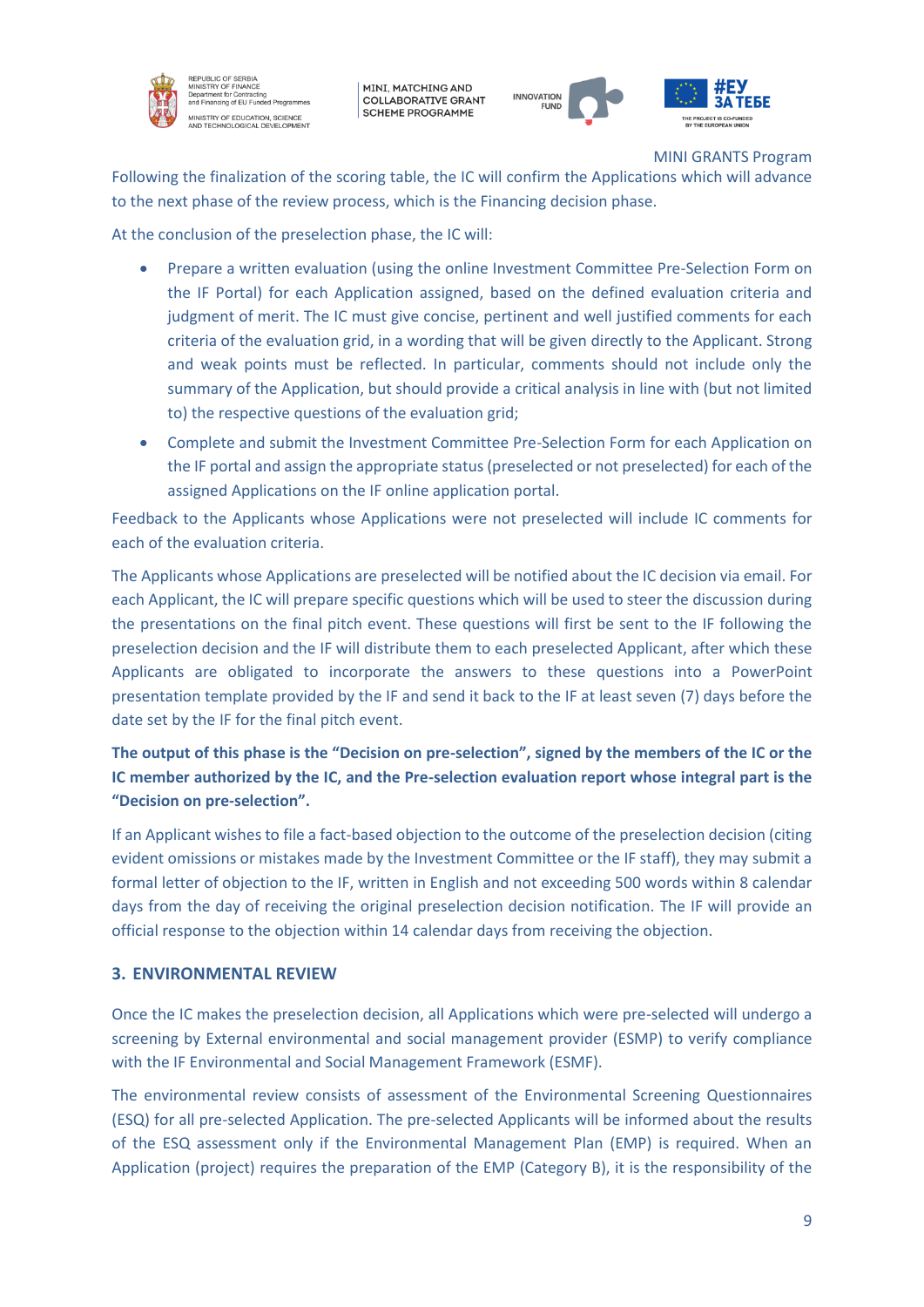

REPUBLIC OF SERBIA<br>MINISTRY OF FINANCE minionner or Frinchion<br>Department for Contracting<br>Ind Financing of EU Funded Programr **MINISTRY OF EDUCATION, SCIENCE<br>NND TECHNOLOGICAL DEVELOPMENT** 

MINI, MATCHING AND **COLLABORATIVE GRANT SCHEME PROGRAMME** 



MINI GRANTS Program

Applicant (who has at that time been informed by the IF that the financing for the Applicant's project was approved) to prepare the EMP and submit it to the ESMP for approval as one of the prerequisites for signing the Financing Agreement. The guidance on the content of the EMP is provided in the Environmental and Social Management Framework (ESMF) available on-line [www.inovacionifond.rs.](http://www.inovacionifond.rs/) Environmental and Social Management Framework specifies environmental and social procedures for implemented projects to adhere to, which are consistent with Serbian national legislation. In cases where an Application requires an EMP and the Applicant does not prepare it, that Application would become ineligible for financing. Additionally, all preselected Applications which are categorized as type **A** projects according to the ESMF are considered automatically ineligible for financing under this program.

# **IF Program Managers:**

- Provide the ESMP with the Declaration of impartiality and confidentiality to sign before assigning them the Applications to review for environmental assessment;
- Document and manage potential conflicts of interest situations;
- Assign the preselected Applications to the ESMP and provide access to Application documents required for assessment;
- Assign the appropriate Environmental status on the IF Portal following the completion of the assessment conducted by ESMP.

## **External environmental and social management provider (ESMP):**

- Sign the Declaration of impartiality and confidentiality as provided by the IF;
- Review all assigned preselected Applications for conflicts of interest or the appearance of conflicts of interest in accordance with the IF Confidentiality and Prevention of Conflict of Interest Policy and inform the IF Program Managers if any issues exist;
- Assess all assigned preselected Applications, categorize and verify compliance of corresponding ESQs with the Environmental and Social Management Framework (ESMF);
- Sign ESQs of all assigned preselected Applications, thus confirming their ESMF categorization and compliance;
- For all assigned preselected Applications which require EMPs, provide guidance to the Applicants to formulate the appropriate EMPs and verify that the final EMP is compliant with the Environmental and Social Management Framework (ESMF).

**The output of this phase is a table containing the Environmental status for preselected projects, signed by the ESMP.**

# **4. FINANCING DECISION**

All Applicants which have been previously pre-selected by the IF's Investment Committee and satisfied the Environmental screening will present their Applications in front of the independent Investment Committee in person. Based on the results of the live presentation, the Investment Committee will make its final decision. The IC will use the same evaluation criteria stipulated in Section 2 of this document, as well as the same scoring system also found in Section 2.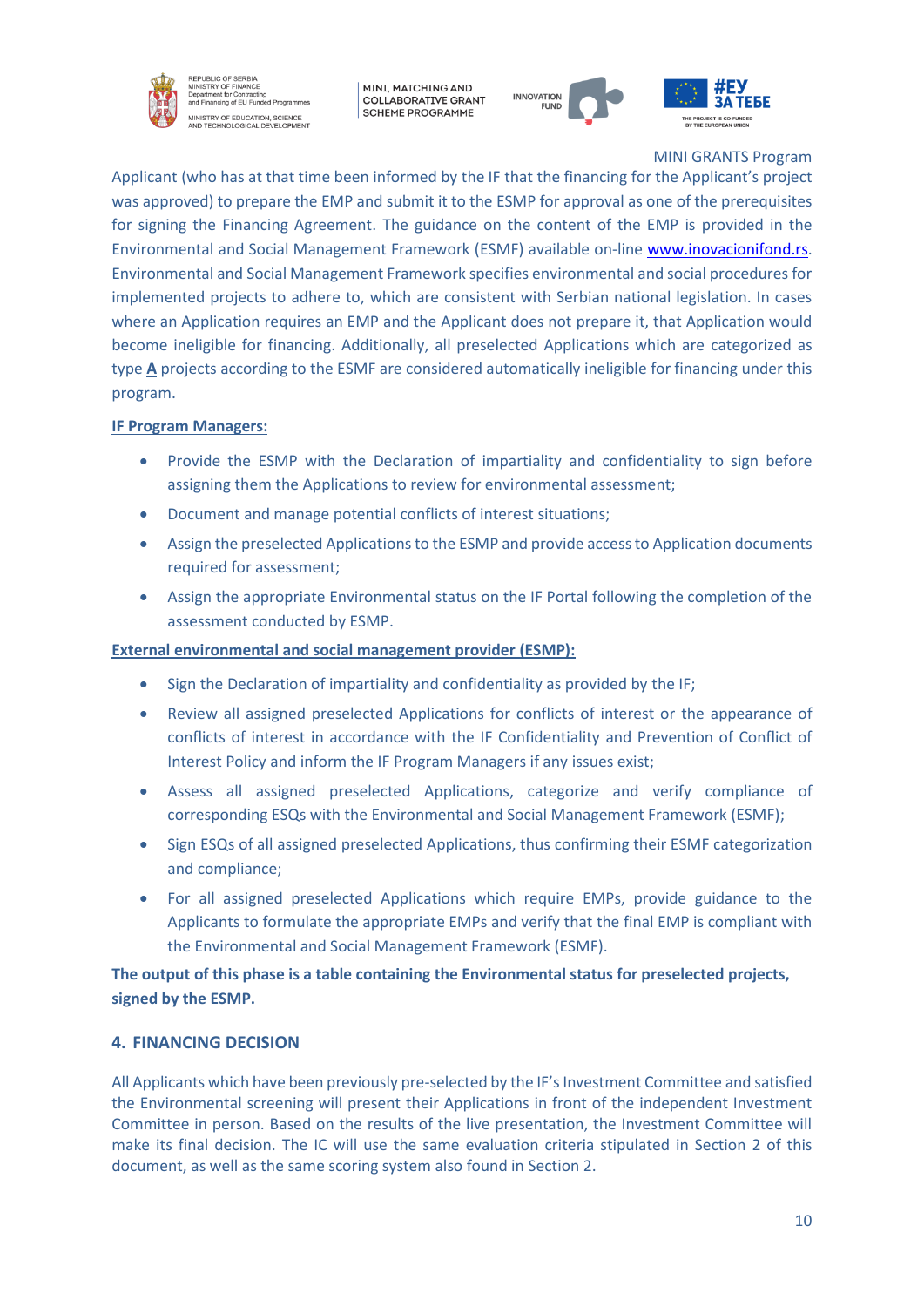

EPUBLIC OF SERBIA<br>NISTRY OF FINANCE nt for Co **Superintent for Contracting**<br>and Financing of EU Funded Program MINISTRY OF EDUCATION, SCIENCE<br>NND TECHNOLOGICAL DEVELOPMENT

MINI, MATCHING AND **COLLABORATIVE GRANT SCHEME PROGRAMME** 



MINI GRANTS Program

The IC members will consider each of the evaluation criteria and give a separate score for each. The scoring system utilizes a 4-point rating scale (4 = excellent; 3 = good; 2 = acceptable; 1 = poor). The total score for an Application is the sum of the scores given to each criterion, producing a maximum of 28 points. The IC scoring and comments are to be based on the IC's overall evaluation of the Applications, which includes their holistic assessment of each Application's qualities and an impartial and fact-based judgment of merit.

# **IF Program Managers:**

- Provide all pitch participants with a non-disclosure agreement to sign before the beginning of the final pitch event;
- Attend and oversee administrative and regulatory aspects of the final pitch event;
- Document and manage potential conflicts of interest situations;
- Prepare the final scoring table for the IC to populate with numerical scores for each Application and each evaluation criterion;
- Take meeting minutes during the final pitch event;
- Prepare the Final evaluation report, based on the IC Financing decision.

## **Investment Committee Members:**

- Give an introductory speech to all groups of Applicants who will present during the final pitch event, explaining the concept of the event and its goals;
- Thoroughly prepare for discussions for each preselected Application which will be presented at the final pitch event;
- The IC will provide each Applicant with a 20-minute time window to present their Applications to the IC and answer specific questions that the IC may have for each project;
- Following the presentations of preselected Applications, assign a numerical score in the scoring table supplied by the IF (from 1 to 4, with 1 being the poorest and 4 being the best) for each of the Applications and each evaluation criterion;
- Perform the necessary budget clearing for every pre-selected project to optimize the use of available financing in this public call.

After the IC assigns numerical scores for all Applications in the final scoring table supplied by the IF during the final pitch event, the final scoring table will display the final scores for all Applications and sort them from highest to lowest.

Following the finalization of this scoring table and based on the amount of available funds, the IC will confirm the Applications which will be selected for financing, and will also:

• Prepare a written evaluation (using the online Investment Committee Financing Decision Form on the IF Portal) for each Application assigned, based on the defined evaluation criteria and judgment of merit. The IC must give concise, pertinent and well justified comments for each criterion of the evaluation grid, in a wording that will be given directly to the Applicant. Strong and weak points must be reflected. In particular, comments should not include only